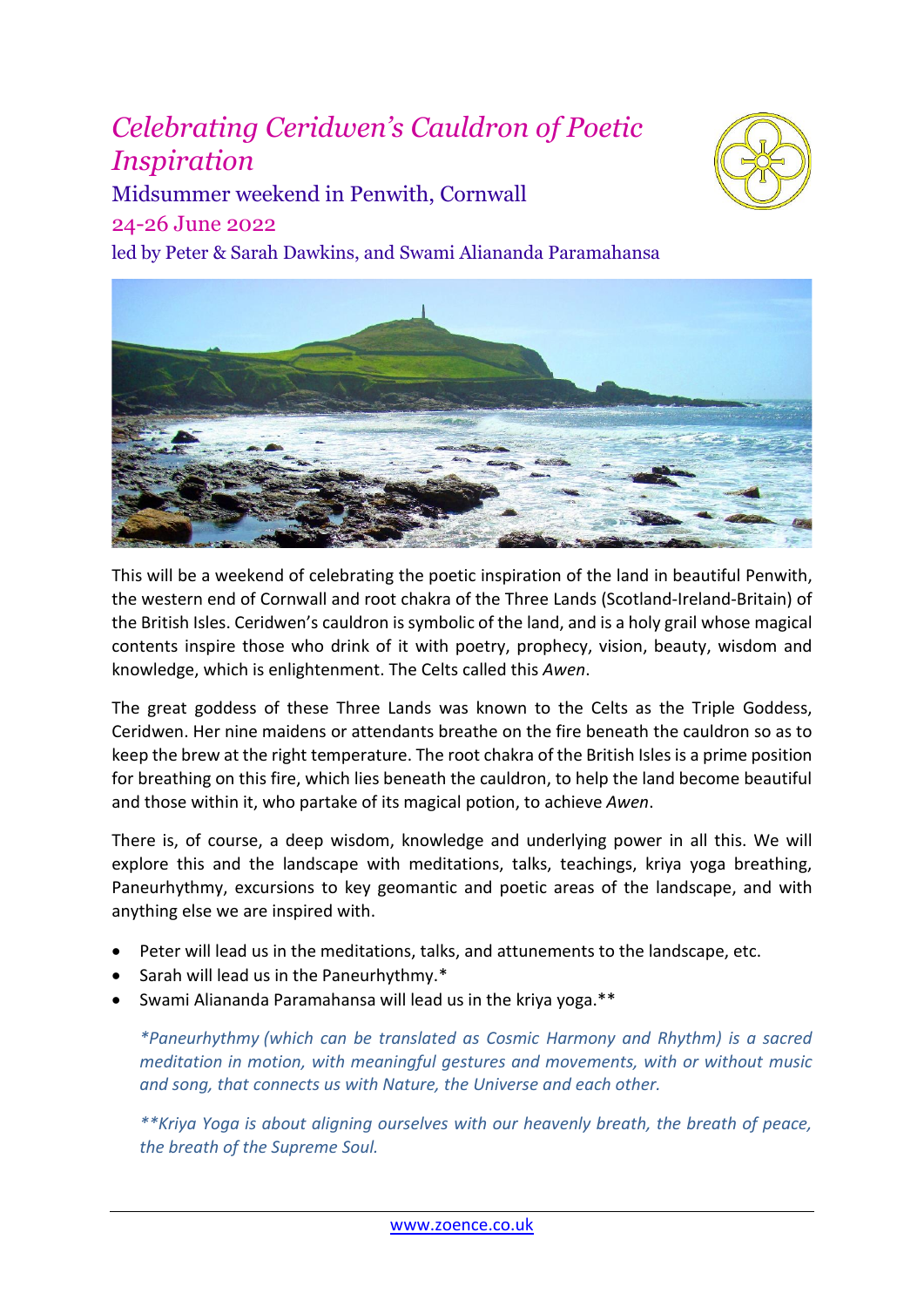# Information

# Venue

Queens Hotel, The Promenade, Penzance, Cornwall, TR18 4HG. Website: [www.queens-hotel.com](http://www.queens-hotel.com/)

# Programme

The weekend will begin on Friday evening with an introductory talk at the Queens Hotel.

It will be followed on Saturday morning with a meditation, a second talk, and some Kriya Yoga and Paneurhythmy. During Saturday afternoon we propose to visit Chapel Carn Brea, Caer Bartinney, and Chapel Euny Holy Well, which will involve a short drive by car and a round trip walk of about 2.3 miles. The day will be concluded back at the Queens Hotel with a sharing plus questions and answers session, finishing around 6:00 pm.

On Sunday morning we will have another meditation, a third talk, and some more Kriya Yoga and Paneurhythmy. During Sunday afternoon we will visit some other part of West Penwith that calls us and is practical, such as Cape Cornwall or the Lands End and Sennen Cove coastal paths, or simply revisit Carn Brae, etc, for further attunements and insights. The day and weekend will be concluded back at the Queens Hotel with a further sharing and a summary, finishing around 6:00 pm.

### Talks

The talks will explain something of the importance and mystery of the British Isles, its esoteric function within the world as a whole, its landscape energy pattern, and the role of Cornish Penwith as an essential part of this. We aim to weave together and explain such poetic, mythological topics as the Cauldron of Ceridwen, the Swan Maidens' Breaths, the Holy Grail, the Triple Goddess, the Pleiades, Hyperborea, Hesperides, and Blessed Isles of the West, and the symbolism of the Bull, Boar and Swan of these lands.

Deeper insights and inspirations will undoubtedly come from our being together in this sacred landscape, and sharing such insights, inspirations and knowledge we might have of these things.

#### Cost

£75 per person

*(The cost is a fee covering attendance only. It does not include costs of travelling to, from or during the weekend event, food, drink, accommodation, car-parking, personal insurance, or any other possible costs.)*

# Booking

Email [sarah@zoence.co.uk](mailto:sarah@zoence.co.uk)

#### Cars

Cars will be required for visiting the sites. Please either bring your own to travel in, or arrange with another participant to travel in his or her car. We hope to arrange, with car sharing, the